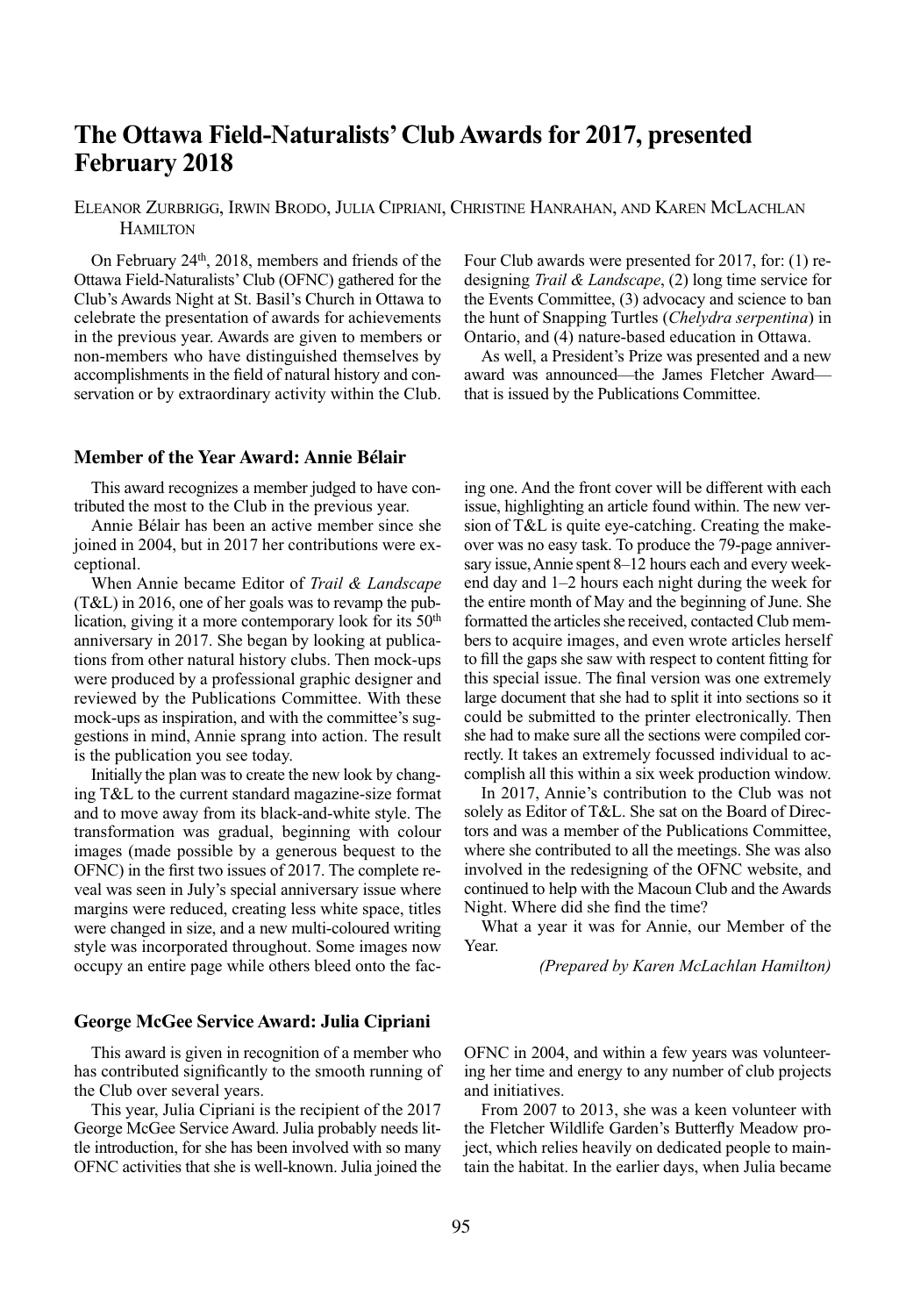involved, the meadow was still in the process of being expanded and revamped, and Julia was instrumental in helping create the Butterfly Meadow we see today.

Earlier still, in 2006, Julia joined the OFNC Board of Directors, where she served for several years as a Member-at-large. later she re-joined the Board as Chair of the Events Committee from 2014 through 2016.

Julia has been a key participant in the very active Events Committee (previously, Excursions and lectures) from 2007 to the present, both as a member, and as the Chair. Being extremely organized, she contributes greatly to the smooth operation of this committee. It is not unknown for her to arrange more than a dozen events a year, and as another member of the committee said, "We would not have the same number or breadth of events without the work she does". She is also ever on the lookout for people to serve as trip leaders, or to give presentations at the monthly meetings. Even at the Awards Night, she does not rest, but seeks out any potential new leaders or presenters willing to contribute their expertise. Julia says that she enjoys learning about the natural world, and this fuels her determination to continue looking for people who can introduce the beauty and wonder of nature to others. She says that being an extrovert and feeling comfortable talking to strangers helps! It is also her low-key but passionate approach that makes it hard for them to say "no". In addition, she gives tremendous encouragement to other committee members, and provides them with guidance and tools which enable them to be important

## **Conservation Award – Member: David Seburn**

This award recognizes an outstanding contribution by a member in the cause of natural history conservation in the Ottawa Valley, with particular emphasis on activities within the Ottawa District.

This year David Seburn is the recipient of the Conservation Award – Member for his determination and contributions to the effort to ban the Snapping Turtle hunt in Ontario.

David Seburn spent 20 years as an independent amphibian and reptile ecologist, and is now the freshwater turtle specialist for the Canadian Wildlife Federation. he is a member of the Ottawa Field-Naturalists' Conservation and Publications committees and chair of the Canadian herpetological Society's conservation committee.

In 2012, David was awarded the Ottawa Field-Naturalists Club's award for Conservation for his significant efforts in turtle research and conservation in the Ottawa area. he was part of a group that unsuccessfully lobbied the Ontario government to ban the Snapping Turtle hunt at that time.

The Ontario government designated the Snapping Turtle as a Species at Risk, but held on to their position to retain the hunt. When the Ontario government opened comments on changes to the provincial hunting contributors to the Events Committee. Julia also attends almost every OFNC monthly meeting, and many of the field trips, helping to make sure they run smoothly. Furthermore, Julia has hosted all but one of the committee meetings at her house since 2012. And she provides not only a warm and welcoming atmosphere, but snacks too.

In addition to her busy engagement with the Events Committee, Julia was also very active with the Soiree/ Awards Night from 2008 to 2016. Initially, she volunteered to help find gifts for the silent auction, visiting businesses such as Focus Scientific, Wild Birds Unlimited, and many more. Soon enough, however, she also began to take on more of a role in preparing the food forthe Awards Night, and then, from 2011 to 2016, she purchased the food for the event, a not inconsiderable job, as well as continuing to help with preparation.

During Ann MacKenzie's term as OFNC President, Julia worked with her on ways to expand and engage membership. As part of this initiative, she co-facilitated several sessions seeking ideas on how to garner interest in the OFNC.

And last, but not least, Julia has been a keen member of the Awards Committee since 2009, providing valuable ideas and input, writing citations, and helping with a variety of necessary tasks.

For all these reasons and more, we are pleased to honour Julia Cipriani with the 2017 George McGee Service Award.

> *(Prepared by Christine Hanrahan, using much of Jakob Mueller's nomination)*

regulations in 2016, there was renewed interest in trying to end the hunt. David held his position that the hunt was not based on science and publicized the risks Snapping Turtles face, including habitat loss, persecution, and road kill. It can take 20 years or more for an individual turtle to mature, making it difficult for populations to rebound from losses. Adult females are particularly vulnerable to road kill during the nesting season when they are looking for places to lay their eggs. When females do successfully lay eggs, their nests are often raided by foxes, Raccoons (*Procyon lotor*), and other predators.

David worked with many naturalist organizations, including our own Ottawa Field-Naturalists'Club and Ontario Nature to engage and motivate others to ask the Ontario government to end the Snapping Turtle hunt. he helped keep the short-sightedness of the hunt in the news and on social media. The Ontario government received more than 11 000 comments calling for the end of the Snapping Turtle hunt, and in early 2017 the hunt was finally banned. The turtle is currently listed as a species of "Special Concern".

On their website, Ontario Nature acknowledges that, "It was a collaborative journey of dogged determination, fueled by letters to ministers, petitions, reports,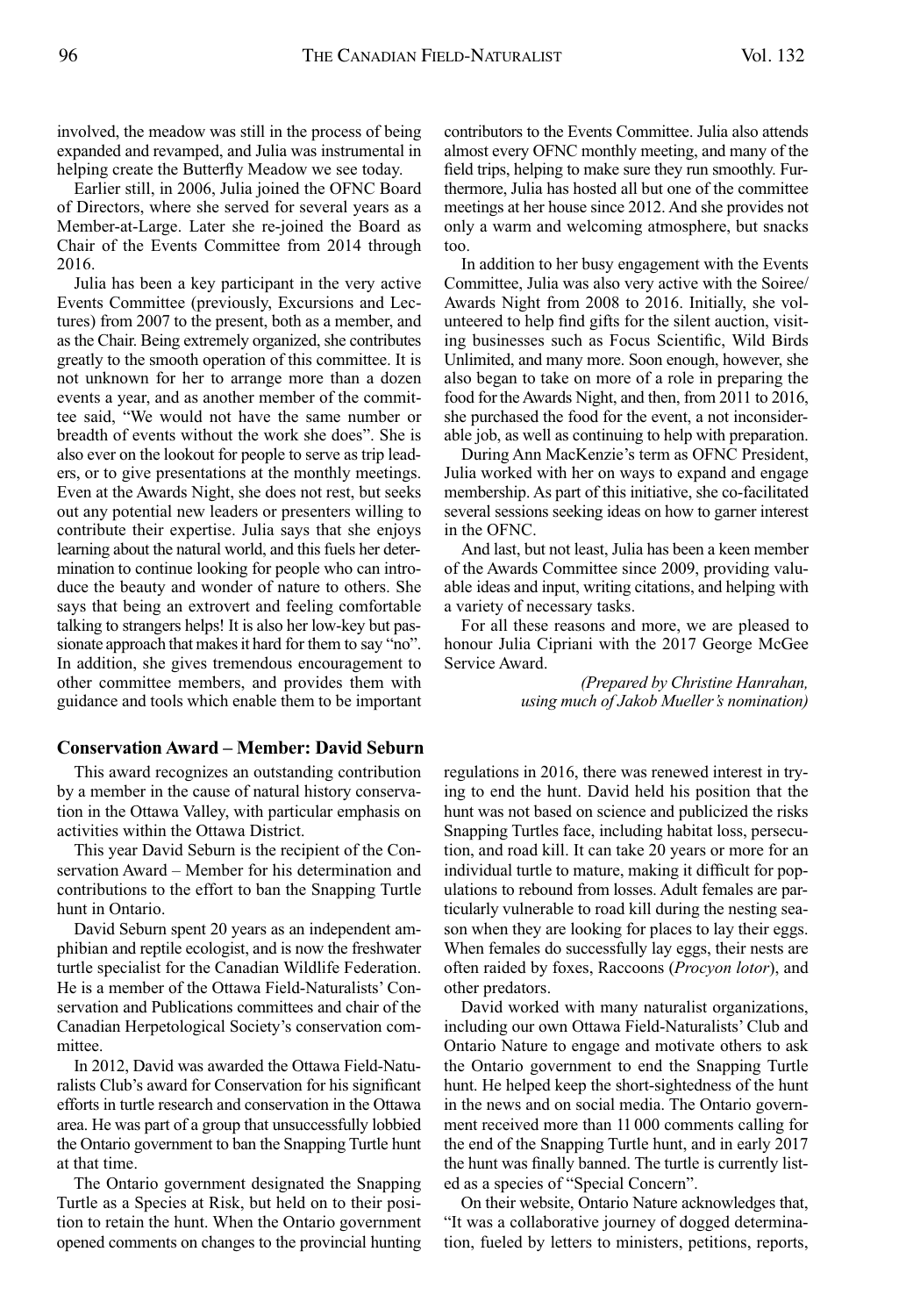opinion editorials, action alerts, blogs, and social media campaigns. When the going got tough, the fair and informed coverage by the press and by the Environmental Commissioner of Ontario helped immensely to buoy weary spirits and keep the issue in the public eye".

David was a key player in the process. He used his powers of persuasion via the internet to keep the issue in the news. A brief search of the subject will give rise to several links describing his tenacious effort to keep the hunt in view.

#### **Mary Stuart Education Award: Teachers of Regina Street Alternative School**

This award is given to a member, non-member, or organization, in recognition of outstanding achievements in the field of natural history education in the Ottawa Region.

We at the OFNC firmly believe that the well-being of the natural world in the near and distant future lies in the love of nature that is developed in the young. Unless young people are fortunate enough to have access to natural history clubs like the Macoun Field Club, their appreciation of nature is usually acquired through experiences they have with their family and the lessons they learn at school, especially if they have teachers such as those at the Regina Street Alternative School.

This school, situated adjacent to Mud lake in the Britannia area, has over the past six years developed an extraordinary program of general learning based on exposing their students to a variety of outdoor experiences. Essentially, the teachers have made Mud lake part of their school. The teachers have both brought nature into the classroom and used the natural environment as the classroom.

Robert James, the principal of the school, describes it as follows: "On a weekly basis students go down to Mud lake with an educational focus. It could be anything from a math activity to a writing exercise. Students are able to share a common experience in a natural setting and take control of their own learning". For example, math classes explored mathematical patterns in nature and then found out how to determine the height of a tree using geometry, how to display data

#### It is for his promotion and advocacy to ban the hunting of Snapping Turtles in Ontario, that the OFNC is pleased to present David Seburn with the Conservation Award for a Member for 2017.

*(Prepared by Julia Cipriani. Material from the Ontario Nature website was accessed January 2018, [http://www.ontarionature.org/connect/blog/at-long](http://www.ontarionature.org/connect/blog/at-long-last-an-end-to-the-snapping-turtle-hunt)[last-an-end-to-the-snapping-turtle-hunt\)](http://www.ontarionature.org/connect/blog/at-long-last-an-end-to-the-snapping-turtle-hunt)*

results using graphs, and how to calculate probabilities with regard to the occurrence of natural events. Social Studies classes included drawing maps, finding out how various levels of government preserve natural spaces, and First Nations connections with the environment.

The outdoor projects continue into the school hallways with artwork and conversations, undoubtedly inspiring other students to explore the area. Kathleen Turner, of the MacSkimming Outdoor Education Centre, notes that, "The staff at Regina ... have learned along with their students. Their curiosity and motivation to explore the natural environment has not only brought the students'learning to life, but has also helped shape an observant, kind, and curious community of students". The students have, in turn, inspired their parents' interest in the natural world, not surprising because, as we all know, we often learn much from our children.

The imaginative and resourceful teachers at Regina Street School have become mentors throughout the Ottawa-Carleton District School Board based on their experience with inquiry-based lesson plans and classroom management techniques using outdoor spaces. Because of their inspired and inspiring leadership in natural history education, the elementary school teachers at the Regina Street Alternative School are the 2017 winners of the OFNC's Mary Stuart Education Award.

*(Prepared by Irwin Brodo)*

#### **President's Prize: Adrienne Jex and Greg Lutick**

This award is given at the President's discretion in recognition of a member for unusual support of the Club and its aims.

For 2017, I would like to acknowledge the service given by Adrienne Jex and Greg lutick.

Adrienne and Greg are the resourceful and dependable couple who about four years ago took over the refreshment table at our club's monthly meetings, shortly after we moved into the Neatby Building facility. They have successfully coped with a difficult situation—the water is far away and plugs for the electric kettles are inconvenient and they need to come early to heat the water and set up their table. They invested in equipment to keep the brewed coffee hot and at most monthly meetings we are treated to their homemade goodies, the most imaginative being the cupcake moths that they made for the talk on Moths and Mothing. These were particularly relished. When Adrienne and Greg cannot make a monthly meeting, they see to it that somebody else is covering for them.

For their dependability, creative imagination, and for adding a special touch to our monthly meetings, I wish to award Adrienne and Greg the President's Prize for 2017.

> *(Prepared by Fenja Brodo and Diane Lepage, President)*